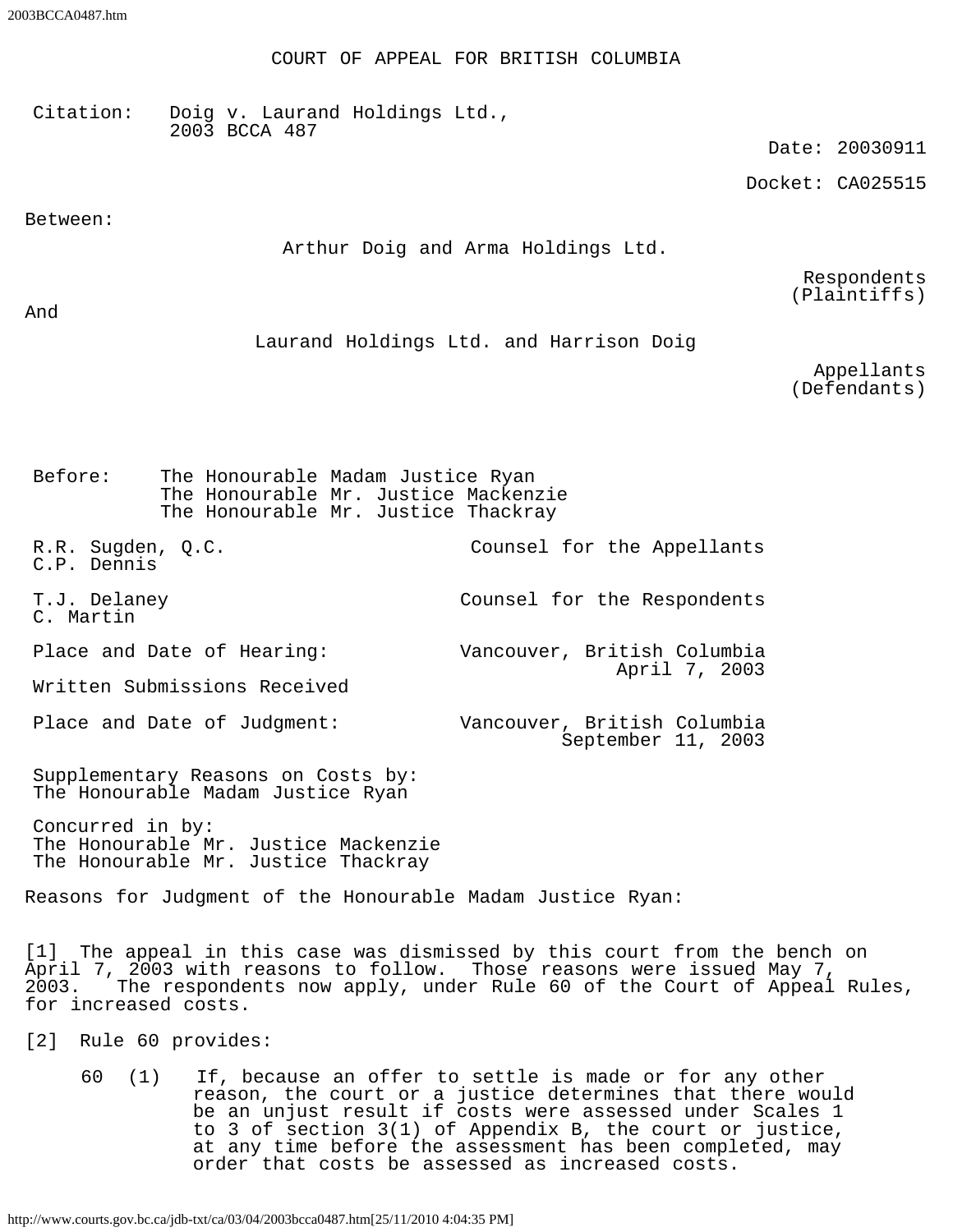(2) If costs are ordered to be assessed as increased costs, the registrar must fix the fees that would have been allowed if an order for special costs had been made under Rule 61(1), and must then allow 1/2 of those fees, or a higher or lower proportion as the court or justice may order.

[3] In this case an offer to settle was made by the respondents on January 30, 2002, 26 days after the appellants' first factum was filed.

[4] The offer to settle was set out in a letter (marked "WITHOUT PREJUDICE, except as to costs") to counsel for the appellants. It said:

As you know, the judgment granted to our client [at trial] was in the sum of \$41,426.00. The costs have been assessed at \$58,441.74. We have previously provided you with interest calculations under cover of our letter of January 22, 2002. With interest, the amount owing on the judgment as of January 30, 2002 is \$50,023.02. The amount owing, with interest, on the costs as of January 30, 2002 is \$60,751.35. In total, the amount owing exceeds \$110,000.00.

We are writing to advise you that our client would accept in complete settlement of these matters the sum of \$75,000.00. In return, our client would consent to a discontinuance or dismissal of the appeal (or filing a Notice of Abandonment), without costs to any party. Any outstanding claim for costs by your client in the Supreme Court would also have to be waived. Payment would be in complete and final settlement of all outstanding claims as between the parties in respect of this matter. . . .

We are putting you on notice that, if your client fails to accept this offer and the appeal proceeds and the judgment is either affirmed or after any reductions the amount awarded to our client exceeds \$75,000.00, then we intend to bring this letter to the attention of the court in accordance with the principles in Vukelic v. Canada (1997), 37 B.C.L.R. (3d) 217, to seek increased costs of this appeal.

[5] The respondents submit that given the offer to settle and the frivolous nature of the ground of appeal advanced in this court, there would be an unjust result if costs were assessed on the usual basis.

[6] The respondents say that increased costs would give effect to the principles outlined in Vukelic v. Canada (1997), 37 B.C.L.R. (3d) 217. In that case this court recognized, before the creation of the present Rule 60, that the purpose of augmenting the costs award of a party who proposes a settlement which ought to be accepted is to "discourage frivolous litigation and to encourage the parties to make reasonable offers . . . to settle litigation, with the attendant judicial economy in cost and in time". (para. 13.)

[7] The appellants submit that the application for increased costs should be dismissed for three reasons. First, the ground of appeal advanced in this case was not frivolous. Second, the claim for increased costs was not specifically requested in the respondents' factum. And third, this court should be careful to not impose barriers to parties seeking to utilize the appeal process.

[8] To deal with the first question I do not intend to revisit the reasons for judgment dismissing the appeal. In the end the focus of the appeal was on what turned out to be imprecise language used on the part of the respondents' expert and by the trial judge. In dismissing the appeal Mr. Justice Thackray characterized the difficulty as "one of semantics rather than one of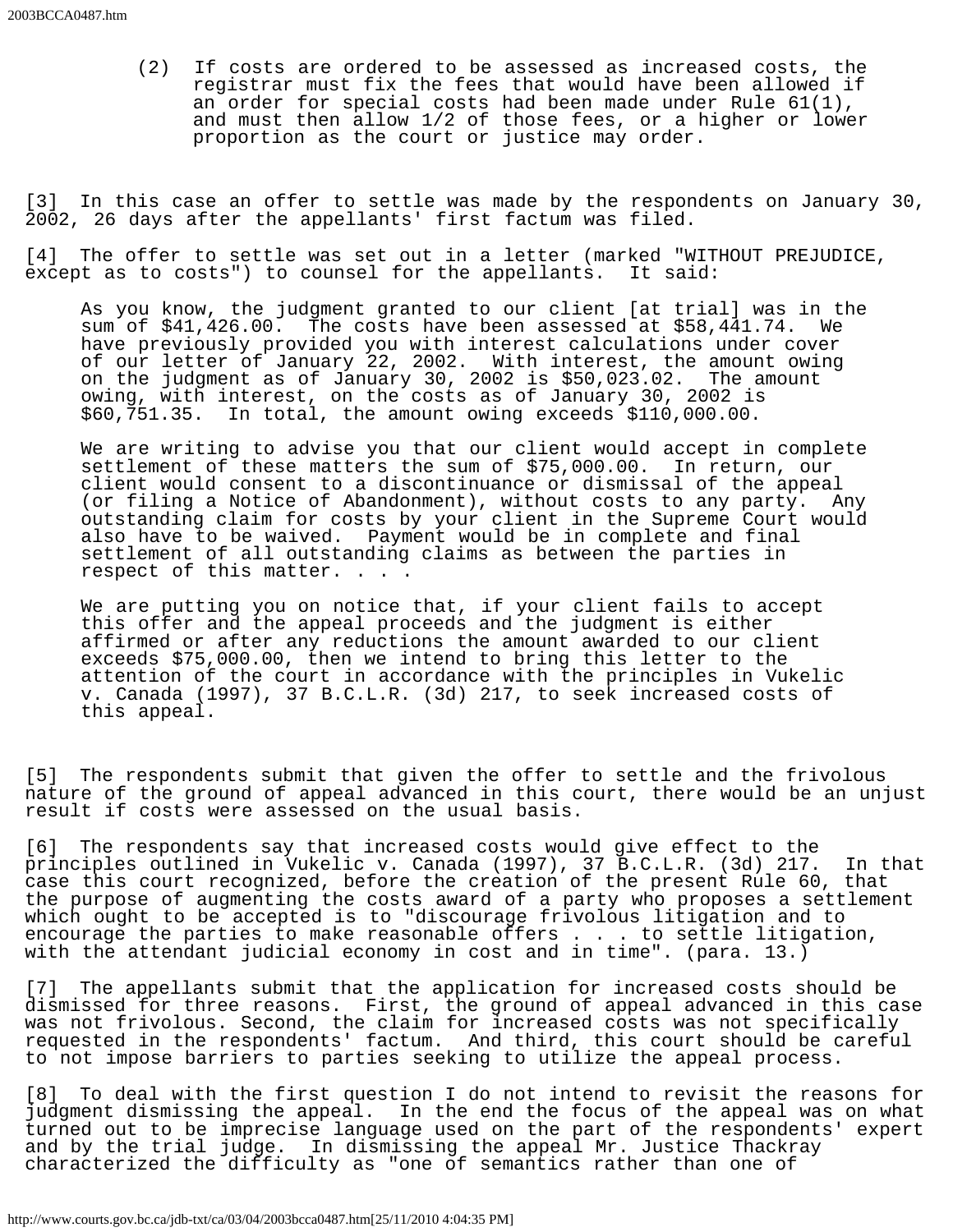substance". Thus, while it might be said that the appeal in this case was not frivolous, the ground of appeal advanced was, at best, tenuous.

[9] The appellants submit that the application for increased costs should have been set out in the respondents' factum. Rule 22(1)(a) of the Court of Appeal Rules requires that each factum be in Form 10. Form 10 stipulates that Part 4 of the factum "must consist of a concise statement of the nature of the order that is sought by the party preparing the factum and it must include any special disposition that is desired with respect to costs." In JJM Construction Ltd. v. Sandspit Harbour Society, 2000 BCCA 93, this court said this:

[1] Sandspit Harbour Society ("SHS"), a successful respondent, applies now for increased costs of the appeal against the unsuccessful appellant.

[2] Such costs were not requested in its factum. The order sought, in part, was: "The Sandspit Harbour Society seeks an order that the appeal from the judgment of the Learned Trial Judge be dismissed, with costs."

[3] The form for a factum in the Rules of this Court contains these words: "[The order sought] shall include any special disposition that is desired with respect to costs."

[4] As the respondent's factum does not seek a special order with respect to costs, no such order will be pronounced by this Court.

[10] Rule 21(2) however, provides that, "Unless a justice otherwise orders,<br>within 30 days after being served with the appellant's factum a respondent must (a) prepare a factum in accordance with Rule 22." I am of the view that this Rule permits us to dispense with the requirements of Form 10 if it is in the interests of justice to do so. In this case the appellants were put on notice on January 30, 2002 that the respondents would seek increased costs should they succeed in this appeal. The purpose of the Form 10 requirement was therefore fulfilled. I would not accede to this part of the appellants' submission.

[11] Finally, the appellants say that to award increased costs in this case is to impose an unwarranted hurdle to legitimate litigants who want to take their issues to this court. I agree that this is an area where caution must be exercised, but I am of the view that in this case the order should be made.

[12] The offer in this case was reasonable and ought to have been accepted, the grounds of appeal were tenuous at best. To encourage the acceptance of reasonable offers of settlement and to discourage the expenditure of judicial resources in circumstances such as these I am of the view that increased costs ought to be awarded.

[13] In accordance with Rule 60 I would order, as requested by the respondents, that the appellants pay the respondents' increased costs at 90% of the respondents' special costs. This would have the effect of doubling the costs after January 30, 2002, the date that the settlement offer was made.

[14] Finally, I would order that the sum of \$110,000 paid into court as a condition of granting a stay of execution be paid out to the respondents' solicitor.

"The Honourable Madam Justice Ryan"